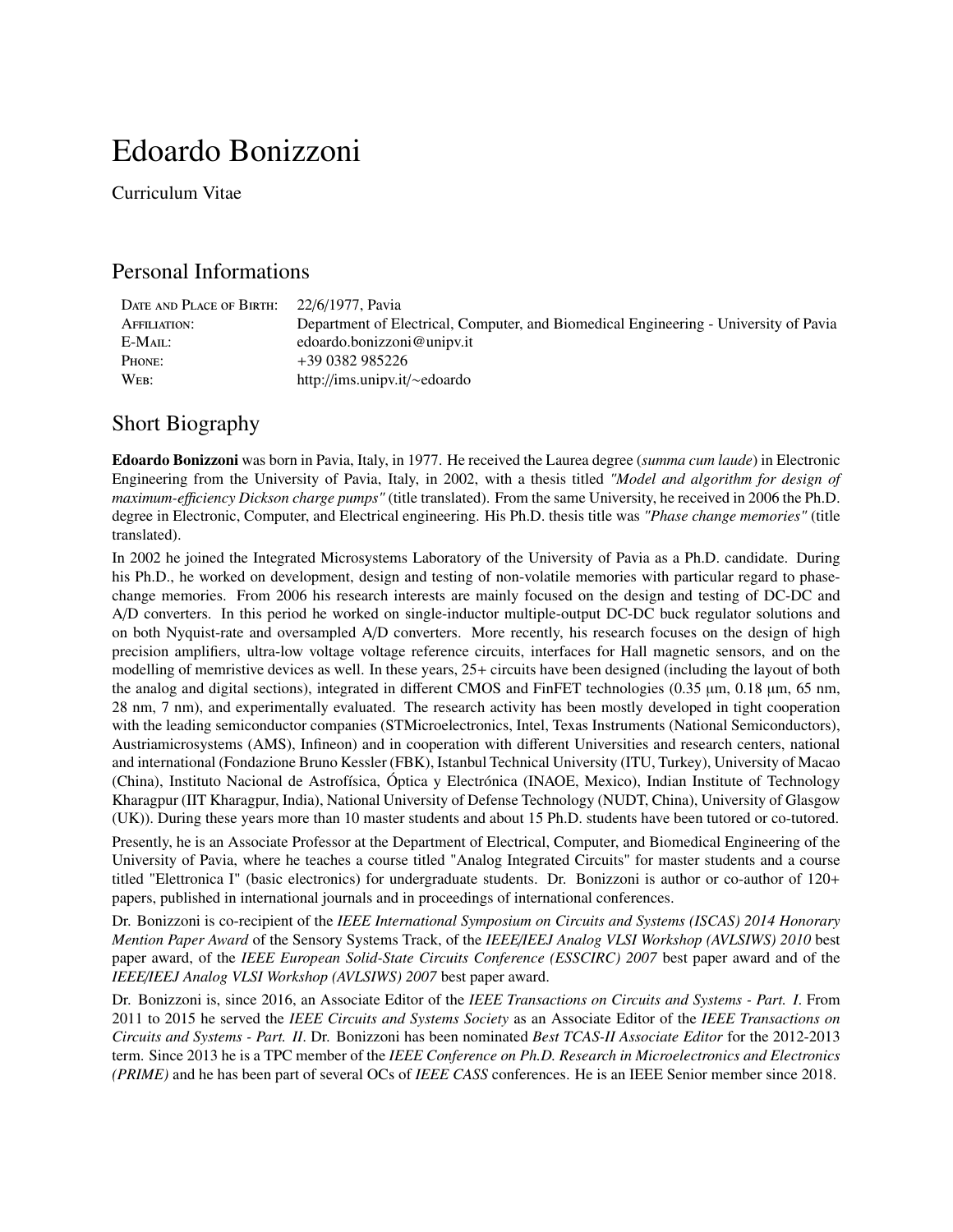## Career Progression

- 2002: Laurea Degree in Electronic Engineering (5-year program) at the University of Pavia;
- 2006: Ph.D. Degree in Electronic, Computer, and Electrical Engineering at the University of Pavia;
- 2006-2011: Post-Doctoral Position at the University of Pavia;
- 2011-2015: Junior Assistant Professor at the University of Pavia;
- 2015-2018: Senior Assistant Professor at the University of Pavia;
- Dec. 2018-present: Associate Professor at the University of Pavia.

## Activity in the International Scientific Community

- Member of the 2019 *IEEE International Conference on Electronics, Circuits, and Systems (ICECS)* Genova (Italy) – Organizing Committee as Industrial Liaison Co-chair;
- Technical Program Co-Chair of *International Symposium on Integrated Circuits and Systems (ISICAS) 2019*, Venice, Italy;
- Member of the 2023 *IEEE International Symposium on Circuits and Systems (ISCAS)* Monterey (California, USA) – Organizing Committee as Publication Co-chair;
- 2018 present: member of the IEEE CASS Analog and Signal Processing Technical Program Committee;
- Technical Program Co-Chair of *International Symposium on Integrated Circuits and Systems (ISICAS) 2018*, Taormina, Italy;
- Member of the 2019 *IEEE International Symposium on Circuits and Systems (ISCAS)* Sapporo (Japan) Organizing Committee as Live Demo Co-chair;
- Member of the 2018 *IEEE International Symposium on Circuits and Systems (ISCAS)* Florence (Italy) Organizing Committee as Publication Co-chair;
- 2016 present: Associate Editor of the *IEEE Transactions on Circuits and Systems I*;
- 2011 2015: Associate Editor of the *IEEE Transactions on Circuits and Systems II*;
- Responsible and proponent of *STAR-CAS (Selected Topics on Advanced Research on Circuits and Systems) 2015* (http://ims.unipv.it/STARCAS), an IEEE Circuits and Systems Society (IEEE CASS) event in the frame of the Outreach program.
- Technical Program Co-Chair of *IEEE TENCON 2015*, Macao, China;
- 2013 present: Technical Program Committee member of *IEEE Conference on Ph.D. Research in Microelectronics and Electronics (PRIME)*;
- Reviewer for several international journals and conferences (among them, *IEEE Journal of Solid-State Circuits*, *IEEE Transactions on Circuits and Systems - II*, *IEEE Transactions on Power Electronics*, *IEEE International Symposium on Circuits and Systems*);

## Invited Presentations/Lessons

- "Analog integrated circuits", short course within the Summer School of the University of Electronic Science and Technology of China (UESTC), Chengdu, China, July 2019.
- "Smart-DEM for energy-efficient incremental ADCs" (invited by Prof. K.A.A. Makinwa, Delft University of Technology), *24th Workshop on Advances in Analog Circuit Design (AACD)*, Neuchatel, Switzerland, April ˆ 2015;
- "Single-inductor multiple outputs (SIMO) DC-DC converters", invited lesson at the Infineon Winter School, https://winterschool.rocks, Villach, Austria, February 2017;
- "Low power Nyquist rate data converters", short course within the Global Initiative on Academic Network (GIAN) issued by the Ministry of Human Resource Development of the Government of India, National Institute of Technology (NIT) Goa, India, March 2017.
- "Analog integrated circuits", short course within the Summer School of the University of Electronic Science and Technology of China (UESTC), Chengdu, China, July 2017.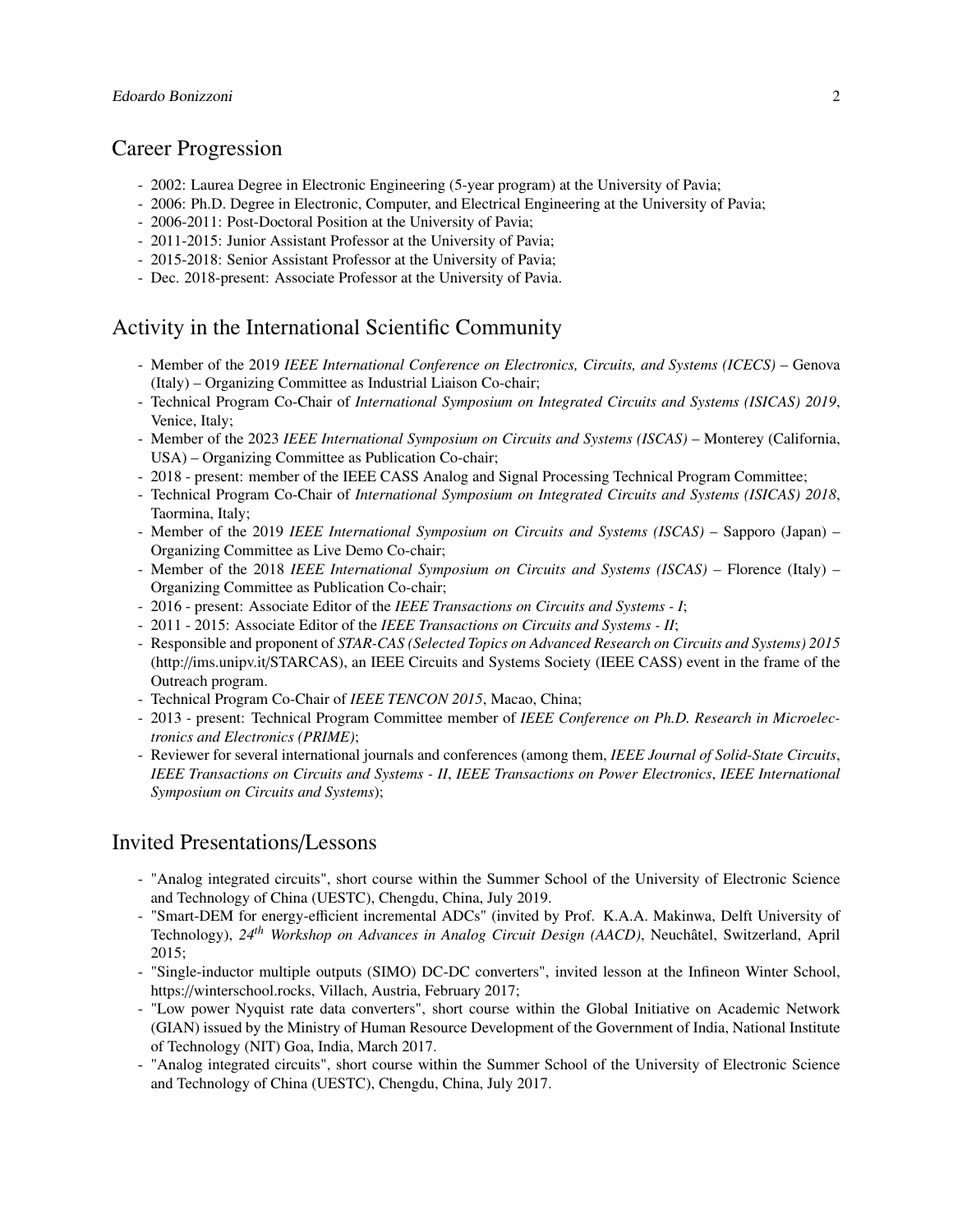## Awards

- Honorary Mention Paper Award received at the *IEEE International Symposium on Circuits and Systems 2014* for the paper titled "A Current-Mode CMOS Integrated Microsystem for Current Spinning Magnetic Hall Sensors" authored by H. Heidari, E. Bonizzoni, U. Gatti, F. Maloberti;
- Best Associate Editor of the *IEEE Transactions on Circuits and Systems II* for the term 2012-2013;
- Best Paper Award received at the *IEEE*/*IEEJ International Analog VLSI Workshop 2010* for the paper titled "High-Resolution Multi-Bit Incremental Converter with  $1.5-\mu$ V Residual Offset and 94-dB SFDR" authored by A. Agnes, E. Bonizzoni, A. D'Amato, I. Galdi, F. Maloberti;
- Best Paper Award received at the *IEEE European Solid-State Circuits Conference 2007* for the paper titled "Two-path band-pass Σ∆ modulator with 40-MHz IF 72-dB DR at 1-MHz bandwidth consuming 16 mW" authored by I. Galdi, E. Bonizzoni, F. Maloberti, G. Manganaro, P. Malcovati;
- Best Paper Award received at the *IEEE*/*IEEJ International Analog VLSI Workshop 2007* for the paper titled "Quasi-Second Order Σ∆ Modulator Based on Phase-Integration" authored by H. Caracciolo, E. Bonizzoni, F. Maloberti.

## Publications List

## *Book Chapters*

- [B1] E. Bonizzoni, Y. Liu, and F. Maloberti, "Smart-DEM for energy-efficient incremental ADCs," in *E*ffi*cient Sensor Interfaces, Advanced Amplifiers and Low Power RF Systems* (K. Makinwa, A. Baschirotto, and P. Harpe, eds.), ch. 1, pp. 3–22, ISBN: 978-3-319-21184-8: Springer, 2015.
- [B2] M. Belloni, E. Bonizzoni, and F. Maloberti, "Single-inductor multiple-output Dc-Dc converters," in *Analog Circuit Design, High Speed Clock and Data Recovery, High Performance Amplifiers and Power Management* (M. Steyaert, A. H. M. Van Roermund, and H. Casier, eds.), pp. 233–253, ISBN: 978-1-4020-8943-5: Springer Science+Businness Media, 2008.

### *International Journals*

- [J3] P. Comassetto de Aguirre, E. Bonizzoni, F. Maloberti, and A. Amadeu Susin, "A 170.7 dB FoM-DR 0.45/0.6-V inverter-based continuous-time sigma-delta modulator," *IEEE Transactions on Circuits and Systems II: Express Briefs*, 2019.
- [J4] A. Salimath, E. Botti, G. Gonano, P. Cacciagrano, D. A. Brambilla, T. Barbieri, F. Maloberti, and E. Bonizzoni, "An 86% efficiency, wide-vin SIMO DC-DC converter embedded in a car-radio IC," *IEEE Transactions on Circuits and Systems I: Regular Papers*, vol. 66, no. 9, 2019.
- [J5] E. Moisello, M. Vaiana, M. Castagna, G. Bruno, P. Malcovati, and E. Bonizzoni, "An integrated micromachined thermopile sensor with a chopper interface circuit for contact-less temperature measurements," *IEEE Transactions on Circuits and Systems I: Regular Papers*, vol. 66, no. 9, 2019.
- [J6] V. R. Gonzalez-Diaz, S. Romero-Camacho, R. Ambrosio-Lazaro, G. Mino-Aguilar, E. Bonizzoni, and F. Maloberti, "A behavioral model for solar cells with transient irradiation and temperature assessment," *IEEE Access*, vol. 7, 2019.
- [J7] N. Lupo, E. Perez, C. Wenger, F. Maloberti, and E. Bonizzoni, "Analysis of parasitic effects for filamentaryswitching memristive memories using an approximated Verilog-A model," *IEEE Transactions on Circuits and Systems I: Regular Papers*, vol. 66, no. 5, 2019.
- [J8] D. Feng, E. Bonizzoni, F. Maloberti, S.-W. Sin, and R. Martins, "A 10-MHz bandwidth two-path third-order sigma-delta modulator with cross-coupling branches," *IEEE Transactions on Circuits and Systems II: Express Briefs*, vol. 65, no. 10, pp. 1410–1414, 2018.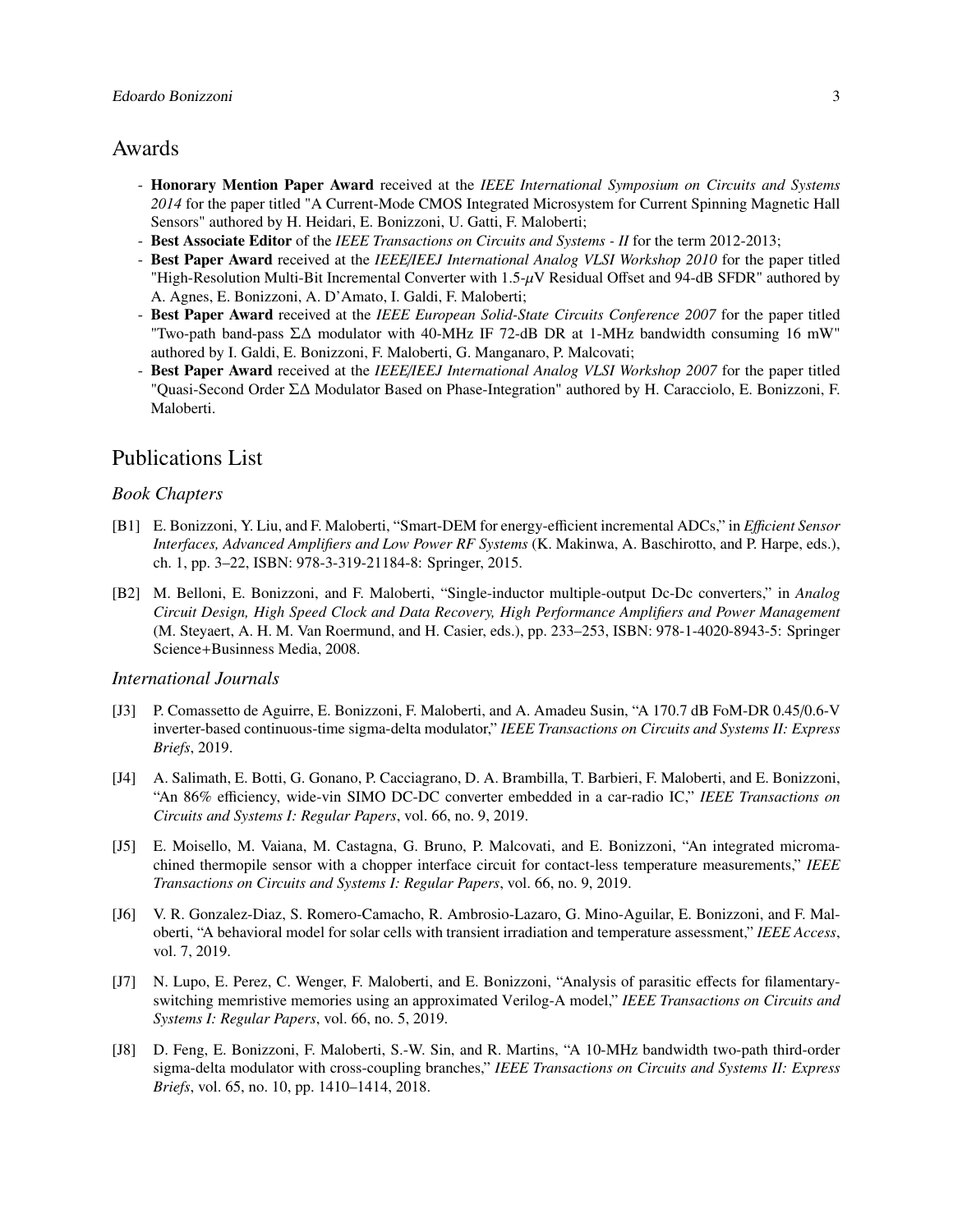- [J9] Z. Yin, E. Bonizzoni, and H. Heidari, "Magnetoresistive biosensors for on-chip detection and localisation of paramagnetic particles," *IEEE Journal of Electromagnetics, RF and Microwaves in Medicine and Biology*, vol. 2, no. 3, pp. 179–185, 2018.
- [J10] N. Lupo, E. Bonizzoni, E. Perez, C. Wenger, and F. Maloberti, "A voltage-time model for memristive devices," *IEEE Transactions on Very Large Scale (VLSI) Syestems*, vol. 26, no. 8, pp. 1452–1460, 2018.
- [J11] W. Germanovix, E. Bonizzoni, and F. Maloberti, "Capacitance super multiplier for sub-Hertz low-pass integrated filters," *IEEE Transactions on Circuits and Systems II: Express Briefs*, vol. 65, no. 3, pp. 301–305, 2018.
- [J12] D. Muratore, E. Bonizzoni, S. Verri, and F. Maloberti, "High-resolution time-interleaved 8-channel ADC for Li-Ion battery stack," *IEEE Transactions on Circuits and Systems II: Express Briefs*, vol. 64, no. 6, pp. 620–624, 2017.
- [J13] H. Heidari, E. Bonizzoni, U. Gatti, F. Maloberti, and R. Dahiya, "CMOS vertical Hall magnetic sensors on flexible substrate," *IEEE Sensors Journal*, vol. 16, no. 24, pp. 8736–8743, 2016.
- [J14] P. B. Basyurt, E. Bonizzoni, D. Y. Aksin, and F. Maloberti, "A 0.4-V supply curvature corrected reference generator with 84.5 ppm/ ◦C average temperature coefficient within -40 to 130 ◦C," *IEEE Transactions on Circuits and Systems II: Express Briefs*, vol. 64, no. 4, pp. 362–366, 2017.
- [J15] Y. Zhang, E. Bonizzoni, and F. Maloberti, "An energy-efficient switching method for SAR ADCs with bottom plate sampling," *IET Electronics Letters*, vol. 52, no. 9, pp. 690–692, 2016.
- [J16] Y. Zhang, E. Bonizzoni, and F. Maloberti, "A 10-bit, 200-kS/s, 250-nA self-clocked coarse-fine SAR ADC," *IEEE Transactions on Circuits and Systems II: Express Briefs*, vol. 63, no. 10, pp. 924–928, 2016.
- [J17] P. B. Basyurt, E. Bonizzoni, D. Y. Aksin, and F. Maloberti, "Voltage reference architectures for low supply voltages," *Microelectronics Journal*, vol. 46, pp. 1012–1019, Nov. 2015.
- [J18] H. Heidari, E. Bonizzoni, U. Gatti, and F. Maloberti, "A CMOS current-mode magnetic Hall sensor with integrated front-end," *IEEE Transactions on Circuits and Systems I: Regular Papers*, vol. 62, pp. 1270–1278, May 2015.
- [J19] N. Kumar Y.B., E. Bonizzoni, A. Patra, and F. Maloberti, "Interference rejection in quadrature band-pass sigmadelta modulators," *Analog Integrated Circuits and Signal Processing*, vol. 83, pp. 95–101, 2015.
- [J20] Y. Liu, E. Bonizzoni, A. D'Amato, and F. Maloberti, "A high-resolution low-power and multi-bit incremental converter with smart-DEM," *Analog Integrated Circuits and Signal Processing*, vol. 82, pp. 663–674, 2015.
- [J21] O. Belotti, E. Bonizzoni, and F. Maloberti, "Exact design of continuous-time sigma-delta modulators with multiple feedback DACs," *Analog Integrated Circuits and Signal Processing*, vol. 73, pp. 255–264, 2012.
- [J22] A. Peña Perez, E. Bonizzoni, and F. Maloberti, "A 88-dB DR, 84-dB SNDR very low-power single op-amp third-order Σ∆ modulator," *IEEE Journal of Solid-State Circuits*, vol. 47, pp. 2107–2118, Sept. 2012.
- [J23] N. Kumar Y.B., E. Bonizzoni, A. Patra, and F. Maloberti, "Two-path double delay line based band-pass quadrature Σ∆ modulator," *IET Electronics Letters*, vol. 47, pp. 1316–1317, Nov. 2011.
- [J24] H. Caracciolo, E. Bonizzoni, P. Malcovati, and F. Maloberti, "70-MHz IF 10-MHz bandwidth bandpass sigmadelta modulator for WCDMA applications," *Analog Integrated Circuits and Signal Processing*, vol. 71, no. 3, pp. 411–419, 2012.
- [J25] A. Agnes, E. Bonizzoni, and F. Maloberti, "High-resolution multi-bit second-order incremental converter with 1.5-µV residual offset and 94-dB SFDR," *Analog Integrated Circuits and Signal Processing*, no. 72, pp. 531– 539, 2012.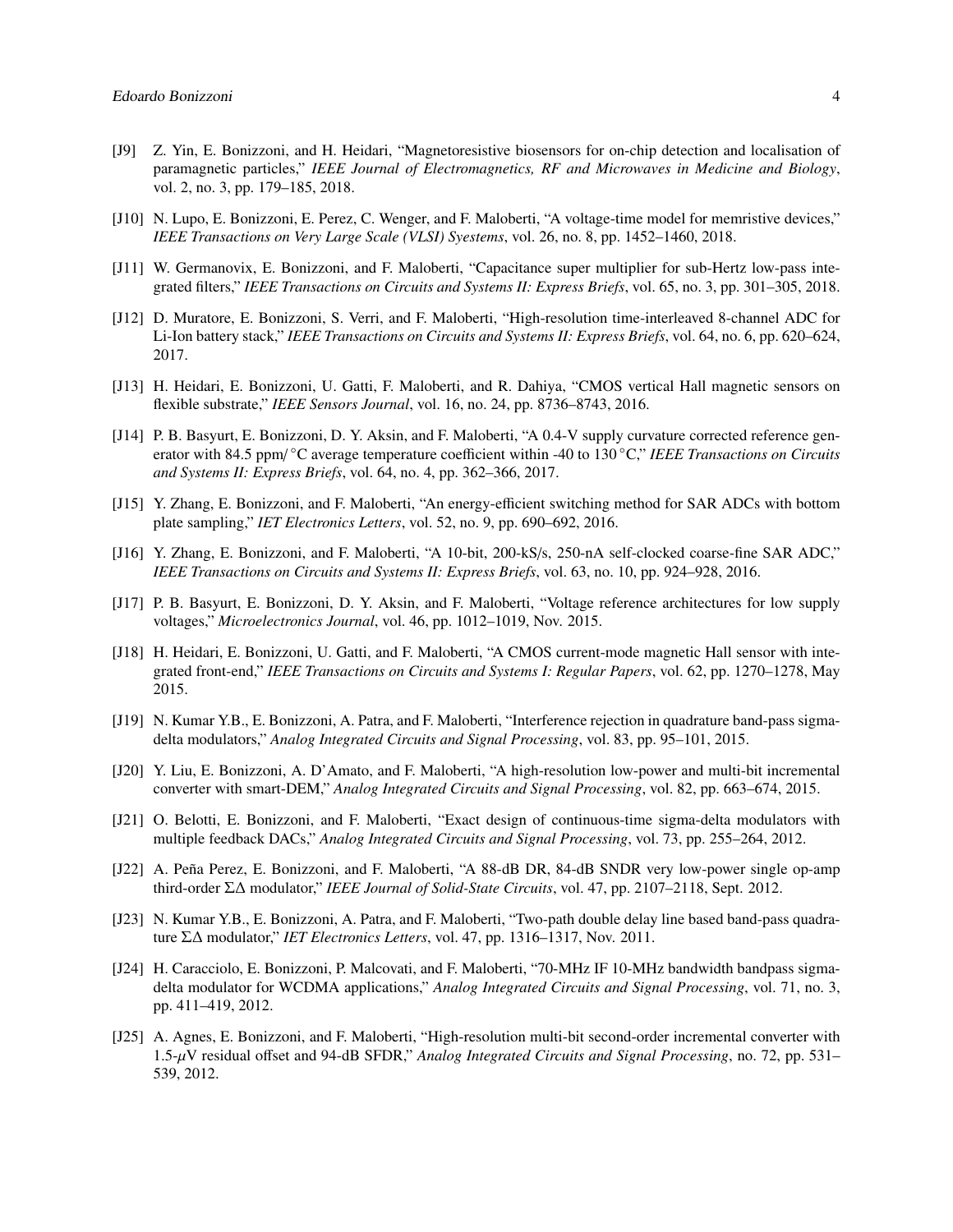- [J26] E. Bonizzoni, A. Peña Perez, F. Maloberti, and M. Garcia-Andrade, "Two op-amps third-order sigma-delta modulator with 61-dB SNDR, 6-MHz bandwidth and 6-mW power consumption," *Analog Integrated Circuits and Signal Processing*, vol. 66, pp. 381–388, March 2011.
- [J27] M. Belloni, E. Bonizzoni, A. Fornasari, and F. Maloberti, "A micropower chopper-CDS operational amplifier," *IEEE Journal of Solid-State Circuits*, vol. 45, pp. 2521–2529, Dec. 2010.
- [J28] A. Agnes, E. Bonizzoni, P. Malcovati, and F. Maloberti, "An ultra-low power successive approximation A/D converter with time-domain comparator," *Analog Integrated Circuits and Signal Processing*, vol. 64, pp. 183– 190, Aug. 2010.
- [J29] M. Belloni, E. Bonizzoni, P. Malcovati, and F. Maloberti, "A high efficiency 4-output single inductor DC-DC buck converter with self-boosted snubber," *Analog Integrated Circuits and Signal Processing*, vol. 67, pp. 169– 177, May 2011.
- [J30] E. Bonizzoni, F. Borghetti, P. Malcovati, and F. Maloberti, "A 200mA, 93% peak power efficiency, singleinductor, dual-output DC-DC buck converter," *Analog Integrated Circuits and Signal Processing*, vol. 62, pp. 121–129, Feb. 2010.
- [J31] I. Galdi, E. Bonizzoni, P. Malcovati, G. Manganaro, and F. Maloberti, "40 MHz IF 1 MHz bandwidth two-path bandpass Σ∆ modulator with 72 dB DR consuming 16 mW," *IEEE Journal of Solid-State Circuits*, vol. 43, pp. 1648–1656, July 2008.
- [J32] F. Bedeschi, C. Boffino, E. Bonizzoni, C. Resta, and G. Torelli, "Staircase-down SET programming approach for phase-change memories," *Microelectronics Journal*, pp. 1064–1069, Sept. 2007.
- [J33] F. Bedeschi, R. Bez, C. Boffino, E. Bonizzoni, E. Buda, G. Casagrande, L. Costa, M. Ferraro, R. Gastaldi, O. Khouri, F. Ottogalli, F. Pellizzer, A. Pirovano, C. Resta, G. Torelli, and M. Tosi, "4-Mb MOSFET-selected µtrench phase-change memory experimental chip," *IEEE Journal of Solid-State Circuits*, vol. 40, pp. 1557– 1565, July 2005.

#### *International Conference Proceedings*

- [C34] N. Lupo, F. Ravelli, M. Bartolini, P. Pulici, M. Nessi, F. Maloberti, and E. Bonizzoni, "Study of DAC architectures for integrated laser driver systems," in *Proceedings of IEEE International Symposium on Circuits and Systems (ISCAS)*, 2019.
- [C35] E. Moisello, M. Vaiana, M. Castagna, G. Bruno, E. Bonizzoni, and P. Malcovati, "A chopper interface circuit for thermopile-based thermal sensors," in *Proceedings of IEEE International Symposium on Circuits and Systems (ISCAS)*, 2019.
- [C36] W. Qureshi, E. Bonizzoni, and F. Maloberti, "A 5-bit 10-Gs/sec flash ADC with resolution enhancement using metastability detection," in *Proceedings of IEEE International Symposium on Circuits and Systems (ISCAS)*, 2019.
- [C37] P. Kalekar, P. Vernekar, M. Vasantha, N. Kumar Y.B., and E. Bonizzoni, "A 0.5 V low power DTMOS OTA-C filter for ECG sensing applications," in *Proceedings of IEEE Sensors*, pp. 1–4, 2018.
- [C38] V. Ponce-Hinestroza, V. Gonzalez-Diaz, J. Castaneda-Camacho, G. Mino-Aguilar, and E. Bonizzoni, "Systemlevel behavioral model of a 12-bit 1.5-bit per stage pipelined ADC based on Verilog-AMS," in *Proceedings of IEEE International Conference on Syntesis, Modeling, Analysis and Simulation Methods and Applications to Circuit Design (SMACD)*, pp. 301–304, 2018.
- [C39] F. Boera, A. Salimath, E. Bonizzoni, and F. Maloberti, "Design of a SIBO DC-DC converter for AMOLED display driving," in *Proceedings of IEEE Ph.D. Research in Microelectronics and Electronics (PRIME)*, 2018.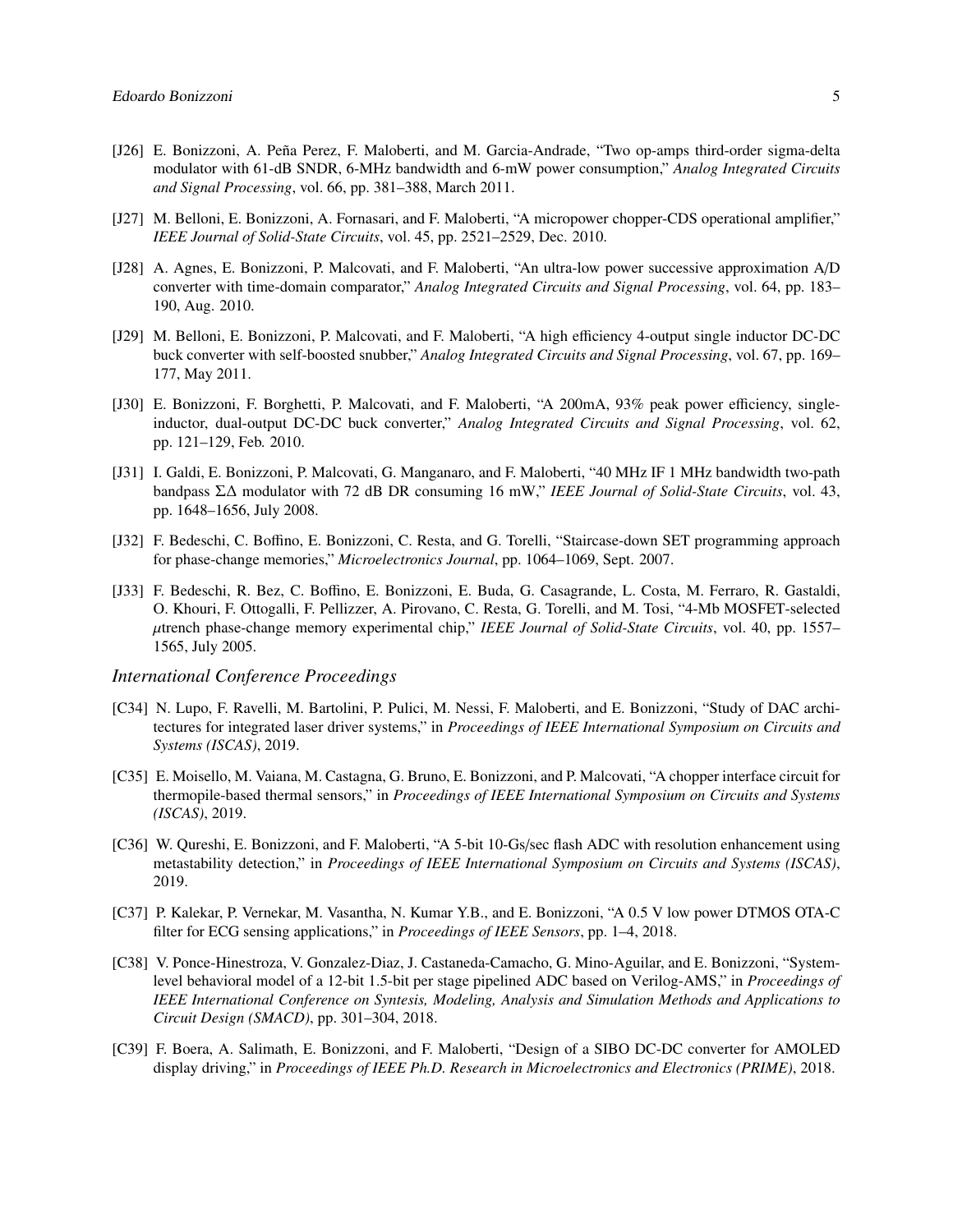- [C40] R. Siddharth, R. Sunil, N. Kumar Y.B., M. Vasantha, and E. Bonizzoni, "A novel asynchronus analog to digital converter for surveillance camera applications," in *Proceedings of IEEE Computer Society Annual Symposium on VLSI (ISVLSI)*, 2018.
- [C41] P. Veerendranath, M. Vasantha, N. Kumar Y.B., and E. Bonizzoni, "A novel low power Gm-C continuous-time analog filter with wide tuning range," in *Proceedings of IEEE International Conference on Embedded Systems (VLSID)*, pp. 214–219, 2018.
- [C42] R. Siddharth, N. Kumar Y.B., M. Vasantha, and E. Bonizzoni, "A low-power auxiliary circuit for level-crossing ADCs in IoT-sensor applications," in *Proceedings of IEEE International Symposium on Circuits and Systems (ISCAS)*, 2018.
- [C43] A. Salimath, G. Gonano, E. Bonizzoni, D. A. Brambilla, E. Botti, and F. Maloberti, "Design considerations for integrated, high-voltage, DC-DC converters," in *Proceedings of IEEE International Symposium on Circuits and Systems (ISCAS)*, 2018.
- [C44] N. Lupo, E. Bonizzoni, E. Perez, C. Wenger, and F. Maloberti, "An approximated Verilog-A model for memristive devices," in *Proceedings of IEEE International Symposium on Circuits and Systems (ISCAS)*, 2018.
- [C45] A. Akdikmen, E. Bonizzoni, and F. Maloberti, "A timing skew calibration method for time-interleaved FATI ADCs," in *Proceedings of IEEE International Symposium on Circuits and Systems (ISCAS)*, 2018.
- [C46] A. Salimath, E. Bonizzoni, E. Botti, G. Gonano, P. Cacciagrano, D. A. Brambilla, T. Barbieri, and F. Maloberti, "An 86% efficiency SIMO DC-DC converter with one boost, one buck, and a floating output voltage for carradio," in *IEEE International Solid-State Circuits Conference (ISSCC) Digest of Technical Papers*, pp. 426–428, 2018.
- [C47] N. Lupo, E. Bonizzoni, and F. Maloberti, "A cross-coupled sense amplifier for radiation hardened SRAMs," in *Proceedings of IEEE New Generation of Circuits and Systems (NGCAS)*, pp. 61–64, 2017.
- [C48] W. Qureshi, E. Bonizzoni, and F. Maloberti, "Feasibility study for an ultra high speed current-mode SAR ADC," in *Proceedings of IEEE New Generation of Circuits and Systems (NGCAS)*, pp. 73–76, 2017.
- [C49] S. Romero-Camacho, V. Gonzalez-Diaz, R. Ambrosio-Lazaro, G. Mino-Aguilar, E. Bonizzoni, and F. Maloberti, "An improved analog maximum power point tracking circuit for solar cells suitable for abrupt variations in irradiation levels," in *Proceedings of IEEE International Conference on Environment and Electrical Engineering (EEIC)*, pp. 1–6, 2017.
- [C50] S. Romero-Camacho, V. Gonzalez-Diaz, R. Ambrosio-Lazaro, G. Mino-Aguilar, E. Bonizzoni, and F. Maloberti, "A new linearized behavioral model for solar cells," in *Proceedings of IEEE International Conference on Environment and Electrical Engineering (EEIC)*, pp. 1–6, 2017.
- [C51] A. Akdikmen, E. Bonizzoni, and F. Maloberti, "A third-order time-interleaved Σ∆ modulator," in *Proceedings of IEEE Ph.D. Research in Microelectronics and Electronics (PRIME)*, pp. 117–120, 2017.
- [C52] P. B. Basyurt, E. Bonizzoni, F. Maloberti, and D. Y. Aksin, "A low-power low-noise CMOS voltage reference with improved PSR for wearable sensor systems," in *Proceedings of IEEE International Symposium on Circuits and Systems (ISCAS)*, pp. 184–187, 2017.
- [C53] A. Salimath, G. Gonano, E. Bonizzoni, D. A. Brambilla, E. Botti, and F. Maloberti, "A high-speed level shifting technique and its application in high-voltage, synchronous DC-DC converters with quasi-ZVS," in *Proceedings of IEEE International Symposium on Circuits and Systems (ISCAS)*, pp. 1538–1541, 2017.
- [C54] P. B. Basyurt, E. Bonizzoni, F. Maloberti, and D. Y. Aksin, "Design of a compact and low supply voltage CMOS voltage reference generator," in *Proceedings of IEEE International Conference on Electronics Circuits and Systems (ICECS)*, pp. 740–743, 2016.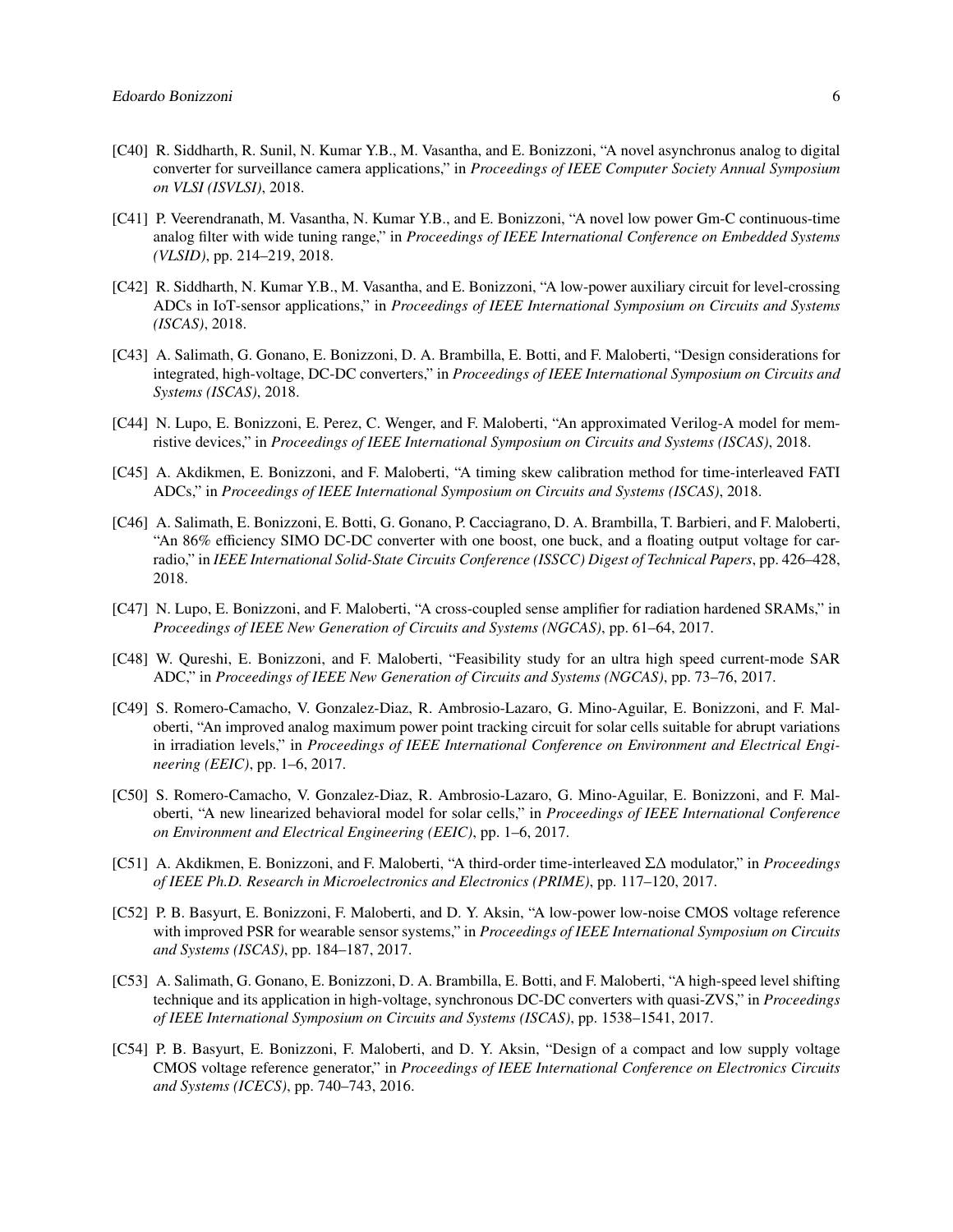- [C55] Y. Zhang, E. Bonizzoni, and F. Maloberti, "Mismatch and parasitics limits in capacitors-based SAR ADCs," in *Proceedings of IEEE International Conference on Electronics Circuits and Systems (ICECS)*, pp. 33–36, 2016.
- [C56] D. Muratore, A. Akdikmen, E. Bonizzoni, F. Maloberti, U.-F. Chio, S.-W. Sin, and R. Martins, "An 8-bit 0.7-Gs/S single channel flash-SAR ADC in 65-nm CMOS technology," in *Proceedings of IEEE European Solid-State Circuits Conference (ESSCIRC)*, pp. 421–424, 2016.
- [C57] A. Salimath, E. Bonizzoni, and F. Maloberti, "A mode-of-operation based switching technique for SIDO buckboost converter," in *Proceedings of IEEE Ph.D. Research in Microelectronics and Electronics (PRIME)*, pp. 1–4, 2016.
- [C58] D. Muratore, E. Bonizzoni, and F. Maloberti, "A pipeline ADC for very high conversion rates," in *Proceedings of IEEE International Symposium on Circuits and Systems (ISCAS)*, pp. 1446–1449, 2016.
- [C59] D. Muratore, E. Bonizzoni, F. Maloberti, and C. Fiocchi, "A capacitive sensor interface for high-resolution acquisitions in hostile environments," in *Proceedings of IEEE Latin American Symposium on Circuits and Systems (LASCAS)*, pp. 167–170, 2016.
- [C60] F. Maloberti, E. Bonizzoni, and P. B. Basyurt, "Very-low-voltage and ultra-low-power analog circuits for nomadic applications," in *Proceedings of IEEE Latin American Symposium on Circuits and Systems (LASCAS)*, pp. 403–410, 2016.
- [C61] H. Heidari, E. Bonizzoni, U. Gatti, F. Maloberti, and R. Dahiya, "Optimal geometry of CMOS voltage-mode and current-mode vertical magnetic Hall sensors," in *Proceedings of IEEE Sensors*, pp. 1–4, Nov. 2015.
- [C62] P. B. Basyurt, E. Bonizzoni, F. Maloberti, and D. Y. Aksin, "Design of an op-amp free voltage reference with PWM regulation," in *Proceedings of IEEE European Conference on Circuit Theory and Design (ECCTD)*, pp. 1–4, Aug. 2015.
- [C63] Y. Liu, E. Bonizzoni, and F. Maloberti, "A single op-amp 0+2 sigma-delta modulator," in *Proceedings of IEEE International Symposium on Circuits and Systems (ISCAS)*, pp. 2029–2032, May 2015.
- [C64] D. Muratore, E. Bonizzoni, and F. Maloberti, "A split transconductor high-speed SAR ADC," in *Proceedings of IEEE International Symposium on Circuits and Systems (ISCAS)*, pp. 2433–2436, May 2015.
- [C65] A. Demarziani, E. Bonizzoni, F. Maloberti, and A. D'Amato, "Design of a low power time to digital converter for flow metering applications," in *Proceedings of IEEE International Symposium on Circuits and Systems (ISCAS)*, pp. 1646–1649, May 2015.
- [C66] H. Heidari, E. Bonizzoni, U. Gatti, and F. Maloberti, "A 0.18-µm CMOS current-mode Hall magnetic sensor with very low bias current and high sensitive front-end," in *Proceedings of IEEE Sensors*, pp. 1467–1470, Nov. 2014.
- [C67] P. B. Basyurt, D. Y. Aksin, E. Bonizzoni, and F. Maloberti, "A 490-nA, 43-ppm/°C, sub-0.8-V supply voltage reference," in *Proceedings of IEEE European Solid-State Circuits Conference (ESSCIRC)*, pp. 115–118, Sept. 2014.
- [C68] D. Feng, S.-W. Sin, E. Bonizzoni, and F. Maloberti, "Time interleaved current steering DAC for ultra-high conversion rate," in *Proceedings of IEEE Ph.D. Research in Microelectronics and Electronics (PRIME)*, pp. 1– 4, June 2014.
- [C69] H. Heidari, E. Bonizzoni, U. Gatti, and F. Maloberti, "Analysis and modeling of four-folded vertical Hall devices in current domain," in *Proceedings of IEEE Ph.D. Research in Microelectronics and Electronics (PRIME)*, pp. 1–4, June 2014.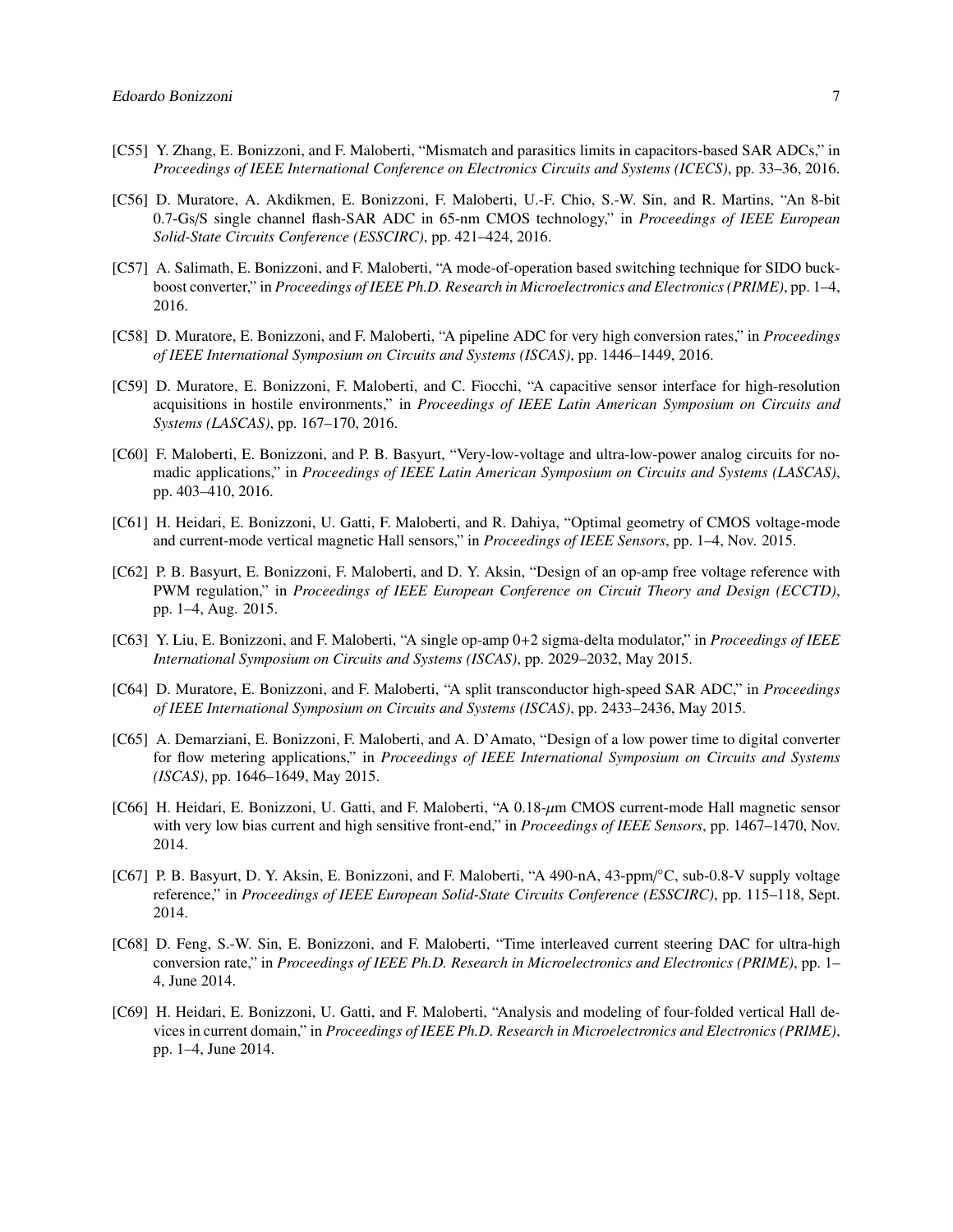- [C70] H. Heidari, E. Bonizzoni, U. Gatti, and F. Maloberti, "A current-mode CMOS integrated microsystem for current spinning magnetic Hall sensors," in *Proceedings of IEEE International Symposium on Circuits and Systems (ISCAS)*, pp. 678–681, May 2014.
- [C71] P. B. Basyurt, D. Y. Aksin, E. Bonizzoni, and F. Maloberti, "Sampled-data operational amplifier with ultra-low supply voltage and sub µW power consumtion," in *Proceedings of IEEE International Symposium on Circuits and Systems (ISCAS)*, pp. 1893–1896, May 2014.
- [C72] Y. Liu, E. Bonizzoni, and F. Maloberti, "A 2+1 multi-bit incremental architecture using Smart-DEM algorithm," in *Proceedings of IEEE International Symposium on Circuits and Systems (ISCAS)*, pp. 1668–1671, May 2014.
- [C73] Y. Liu, E. Bonizzoni, A. D'Amato, and F. Maloberti, "A 105-dB SNDR, 10 kSps multi-level second-order incremental converter with smart-DEM consuming 280 µW and 3.3-V supply," in *Proceedings of IEEE European Solid-State Circuits Conference (ESSCIRC)*, pp. 371–374, Sept. 2013.
- [C74] H. Heidari, U. Gatti, E. Bonizzoni, and F. Maloberti, "Low-noise low-offset current-mode Hall sensor," in *Proceedings of IEEE Ph.D. Research in Microelectronics and Electronics (PRIME)*, pp. 325–328, June 2013.
- [C75] Y. Liu, E. Bonizzoni, and F. Maloberti, "High-order multi-bit incremental converter with smart-DEM algorithm," in *Proceedings of IEEE International Symposium on Circuits and Systems (ISCAS)*, pp. 157–160, May 2013.
- [C76] O. Belotti, E. Bonizzoni, and F. Maloberti, "Design of a third-order Σ∆ modulator with minimum op-amps output swing," in *Proceedings of IEEE International Symposium on Circuits and Systems (ISCAS)*, pp. 821– 824, May 2013.
- [C77] N. Kumar Y.B., H. Caracciolo, E. Bonizzoni, A. Patra, and F. Maloberti, "A 1.96-mW, 2.6-MHz bandwidth discrete time quadrature band-pass Σ∆ modulator," in *Proceedings of IEEE International Symposium on Circuits and Systems (ISCAS)*, pp. 1998–2001, May 2013.
- [C78] N. Kumar Y.B., E. Bonizzoni, A. Patra, and F. Maloberti, "Two-path quadrature cascaded band-pass sigmadelta modulators," in *Proceedings of IEEE International Conference on VLSI Design*, pp. 221–226, Jan. 2013.
- [C79] E. Bonizzoni, A. Peña Perez, H. Caracciolo, D. Stoppa, and F. Maloberti, "An incremental ADC sensor interface with input switch-less integrator featuring 220-nV<sub>RMS</sub> resolution with  $\pm 30$ -mV input range," in *Proceedings of IEEE European Solid-State Circuits Conference (ESSCIRC)*, pp. 389–392, Sept. 2012.
- [C80] N. Kumar Y.B., E. Bonizzoni, A. Patra, and F. Maloberti, "Interference rejection in delay line based quadrature band-pass Σ∆ modulators," in *Proceedings of IEEE International Symposium on Circuits and Systems (ISCAS)*, pp. 3005–3008, May 2012.
- [C81] O. Belotti, E. Bonizzoni, and F. Maloberti, "A 1-V 1.1-MHz BW digitally assisted multi-bit multi-rate hybrid CT Σ∆ with 78-dB SFDR," in *Proceedings of IEEE International Symposium on Circuits and Systems (ISCAS)*, pp. 289–292, May 2012.
- [C82] N. Kumar Y.B., E. Bonizzoni, A. Patra, and F. Maloberti, "Two-path delay line based quadrature band-pass Σ∆ modulator," in *Proceedings of IEEE*/*IEEJ Analog VLSI Workshop (AWVLSI)*, pp. 65–69, Nov. 2011.
- [C83] Y. Liu, E. Bonizzoni, and F. Maloberti, "Digital assisted high-order multi-bit analog to digital ramp converters," in *Proceedings of IEEE European Conference on Circuit Theory and Design (ECCTD)*, pp. 593–596, Aug. 2011.
- [C84] O. Belotti, E. Bonizzoni, and F. Maloberti, "Mono-rate and multi-rate hybrid continuous-time Σ∆ modulators with SC feedback DAC," in *Proceedings of IEEE International Symposium on Signals, Circuits and Systems (ISSCS)*, pp. 1–4, June 2011.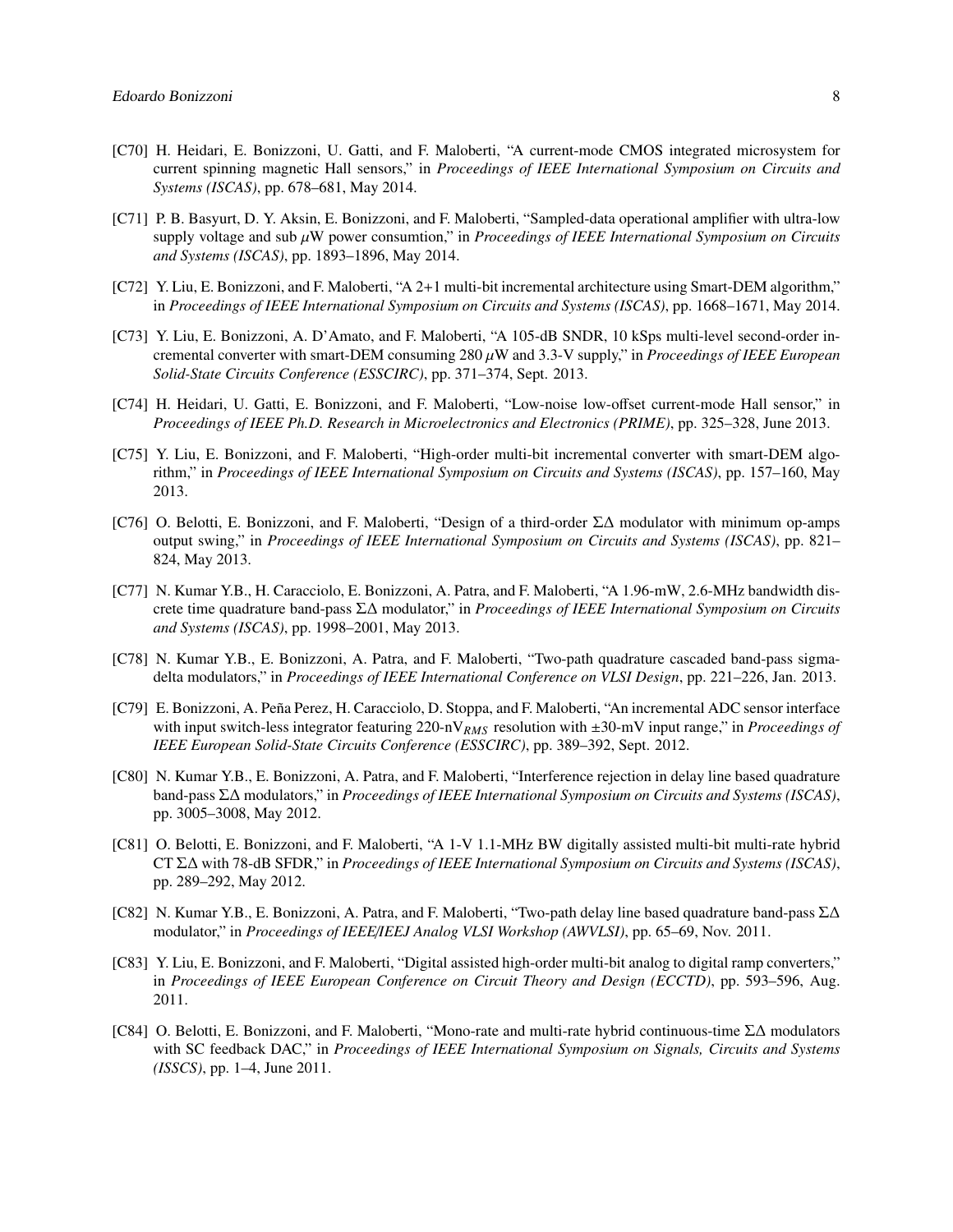- [C85] A. Peña Perez, E. Bonizzoni, and F. Maloberti, "A low-power third-order Σ∆ modulator using a single operationl amplifier," in *Proceedings of IEEE International Symposium on Circuits and Systems (ISCAS)*, pp. 1371– 1374, May 2011.
- [C86] A. Peña Perez, E. Bonizzoni, and F. Maloberti, "A 84dB SNDR 100kHz bandwidth low-power single op-amp third-order Σ∆ modulator consuming 140µW," in *IEEE International Solid-State Circuits Conference (ISSCC) Digest of Technical Papers*, pp. 478–479, Feb. 2011.
- [C87] V. R. Gonzalez-Diaz, E. Bonizzoni, and F. Maloberti, "Pseudorandom sequence generation for mismatch analog compensation of ADCs," in *Proceedings of IEEE International Conference on Electronics Circuits and Systems (ICECS)*, pp. 118–121, Dec. 2010.
- [C88] A. Peña Perez, O. Belotti, E. Bonizzoni, and F. Maloberti, "A two op-amps third-order Σ∆ modulator with complex conjugate NTF zeros," in *Proceedings of IEEE International Conference on Electronics Circuits and Systems (ICECS)*, pp. 689–692, Dec. 2010.
- [C89] A. Agnes, E. Bonizzoni, A. D'Amato, I. Galdi, and F. Maloberti, "High resolution multi-bit incremental converter with 1.5-µV residual offset and 94-dB SFDR," in *Proceedings of IEEE*/*IEEJ Analog VLSI Workshop (AWVLSI)*, pp. 103–106, Sept. 2010.
- [C90] H. Caracciolo, E. Bonizzoni, F. Maloberti, and G. S. La Rue, "Digitally assisted multi-bit Σ∆ modulator," in *Proceedings of IEEE International Symposium on Circuits and Systems (ISCAS)*, pp. 3993–3996, May 2010.
- [C91] H. Caracciolo, E. Bonizzoni, P. Malcovati, and F. Maloberti, "Design of a 70-MHz IF 10-MHz bandwidth bandpass Σ∆ modulator for WCDMA applications," in *Proceedings of IEEE International Symposium on Circuits and Systems (ISCAS)*, pp. 2406–2409, May 2010.
- [C92] M. Belloni, E. Bonizzoni, F. Maloberti, and A. Fornasari, "Low-power ripple-free chopper amplifier with correlated double sampling de-chopping," in *Proceedings of IEEE International Symposium on Circuits and Systems (ISCAS)*, pp. 765–768, May 2010.
- [C93] M. Belloni, E. Bonizzoni, A. Fornasari, and F. Maloberti, "A micropower chopper-correlated double-sampling amplifier with 2μV standard deviation offset and 37nV/ $\sqrt{Hz}$ ," in *IEEE International Solid-State Circuits Containers* (*ISSCC*) Digest of Technical Papers pp. 76–77. Feb. 2010 *ference (ISSCC) Digest of Technical Papers*, pp. 76–77, Feb. 2010.
- [C94] F. Maloberti, E. Bonizzoni, and A. Surano, "Time variant digital sigma-delta modulator for fractional-N frequency synthesizers," in *Proceedings of IEEE International Symposium on Radio-Frequency Integration Technology (RFIT)*, pp. 111–114, Dec. 2009.
- [C95] M. Belloni, E. Bonizzoni, and F. Maloberti, "High efficiency DC-DC buck converter with 60/120-MHz switching frequency and 1-A output current," in *Proceedings of IEEE European Solid-State Circuits Conference (ES-SCIRC)*, pp. 452–455, Sept. 2009.
- [C96] S. Noli, A. Peña Perez, E. Bonizzoni, and F. Maloberti, "Σ∆ time interleaved current steering DAC with dynamic elements matching," in *Proceedings of IEEE Midwest Symposium on Circuits and Systems (MWSCAS)*, pp. 407–410, Aug. 2009.
- [C97] A. Surano, E. Bonizzoni, and F. Maloberti, "On-chip sine wave frequency multiplier for 40-GHz signal generator," in *Proceedings of IEEE Ph.D. Research in Microelectronics and Electronics (PRIME)*, pp. 284–287, July 2009.
- [C98] A. Peña Perez, N. Kumar Y.B., E. Bonizzoni, and F. Maloberti, "Slew-rate and gain enhancement in two stage operational amplifiers," in *Proceedings of IEEE International Symposium on Circuits and Systems (ISCAS)*, pp. 2485–2488, Sept. 2009.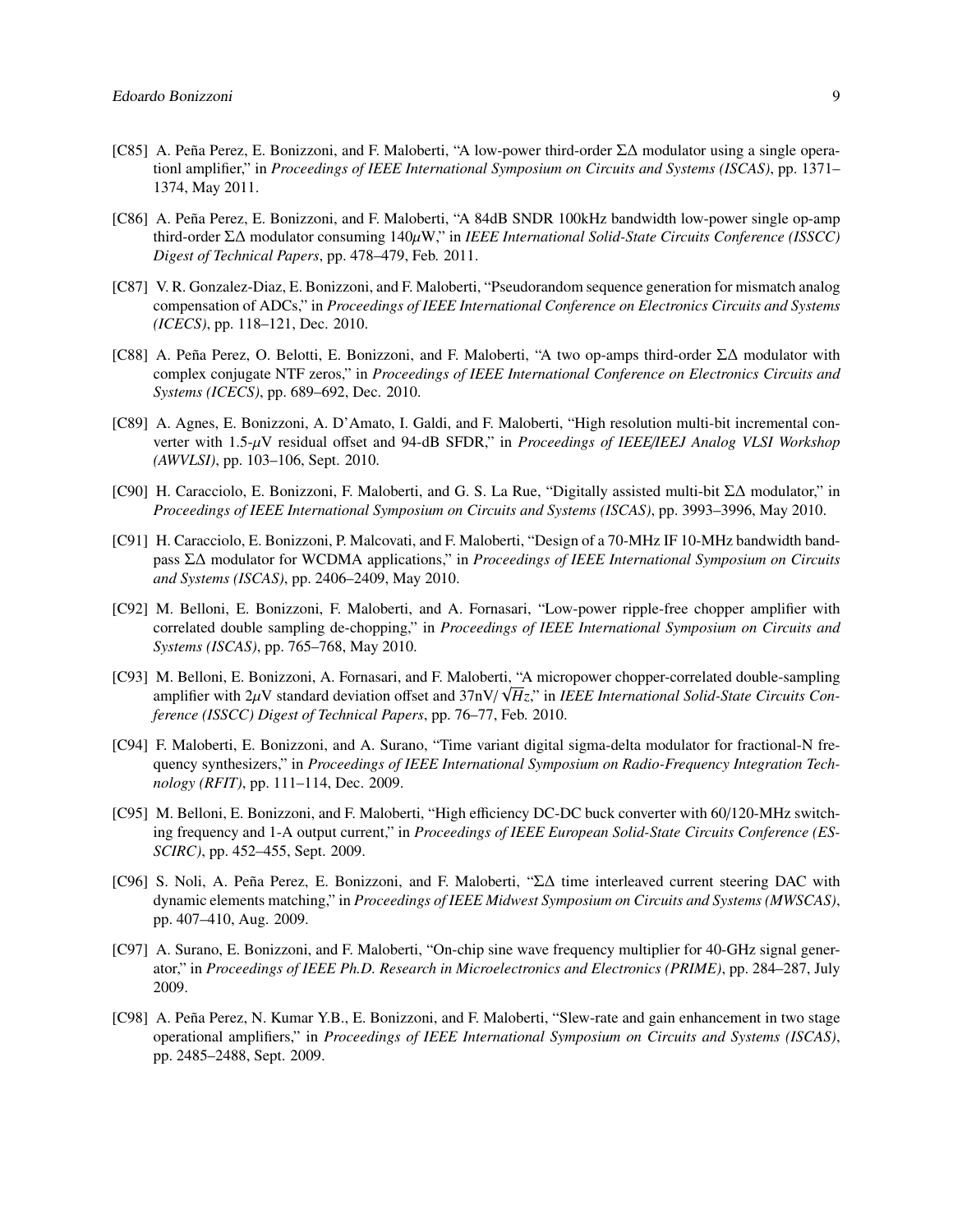- [C99] E. Bonizzoni, A. Peña Perez, F. Maloberti, and M. Garcia-Andrade, "Third-order Σ∆ modulator with 61 dB SNR and 6-MHz bandwidth consuming 6 mW," in *Proceedings of IEEE European Solid-State Circuits Conference (ESSCIRC)*, pp. 218–221, Sept. 2008.
- [C100] E. Bonizzoni, A. Peña Perez, and F. Maloberti, "Non-conventional Σ∆ architectures for very low-power and medium resolution applications," in *Proceedings of IEEE*/*IEEJ Analog VLSI Workshop (AWVLSI)*, pp. 135–138, July 2008.
- [C101] M. Belloni, E. Bonizzoni, and F. Maloberti, "On the design of single-inductor double-output DC-DC buck, boost and buck-boost converters," in *Proceedings of IEEE International Conference on Electronics Circuits and Systems (ICECS)*, pp. 626–629, Sept. 2008.
- [C102] F. Erario, A. Agnes, E. Bonizzoni, and F. Maloberti, "Design of an ultra-low power time interleaved SAR converter," in *Proceedings of IEEE Ph.D. Research in Microelectronics and Electronics (PRIME)*, pp. 245–248, June 2008.
- [C103] M. Belloni, E. Bonizzoni, and F. Maloberti, "A voltage-to-pulse converter for very high frequency DC-DC converters," in *Proceedings of IEEE Intenational Symposium on Power Electronics, Electrical Drives, Automation and Motion (SPEEDAM)*, pp. 789–792, June 2008.
- [C104] A. Agnes, E. Bonizzoni, and F. Maloberti, "Design of an ultra-low power SA-ADC with medium/high resolution and speed," in *Proceedings of IEEE International Symposium on Circuits and Systems (ISCAS)*, pp. 1–4, May 2008.
- [C105] M. Belloni, E. Bonizzoni, and F. Maloberti, "On the design of single-inductor multiple-output DC-DC buck converters," in *Proceedings of IEEE International Symposium on Circuits and Systems (ISCAS)*, pp. 3049–3052, May 2008.
- [C106] H. Caracciolo, I. Galdi, E. Bonizzoni, and F. Maloberti, "Band-pass Σ∆ architectures with single and two parallel paths," in *Proceedings of IEEE International Symposium on Circuits and Systems (ISCAS)*, pp. 1656– 1659, Sept. 2008.
- [C107] M. Belloni, E. Bonizzoni, E. Kiseliovas, P. Malcovati, F. Maloberti, T. Peltola, and T. Teppo, "A 4-output single-inductor DC-DC buck converter with self-boosted switch drivers and 1.2A total output current," in *IEEE International Solid-State Circuits Conference (ISSCC) Digest of Technical Papers*, pp. 444–445, Feb. 2008.
- [C108] A. Agnes, E. Bonizzoni, P. Malcovati, and F. Maloberti, "A 9.4-ENOB 1V 3.8µW 100kS/s SAR ADC with time-domain comparator," in *IEEE International Solid-State Circuits Conference (ISSCC) Digest of Technical Papers*, pp. 246–247, Feb. 2008.
- [C109] H. Caracciolo, E. Bonizzoni, and F. Maloberti, "Quasi-second order Σ∆ modulator based on phase-integration," in *Proceedings of IEEE*/*IEEJ Analog VLSI Workshop (AWVLSI)*, pp. 19–22, Nov. 2007.
- [C110] I. Galdi, E. Bonizzoni, F. Maloberti, G. Manganaro, and P. Malcovati, "Two-path band-pass Σ∆ modulator with 40-MHz IF 72-dB DR at 1-MHz bandwidth consuming 16 mW," in *Proceedings of IEEE European Solid-State Circuits Conference (ESSCIRC)*, pp. 248–251, Sept. 2007.
- [C111] A. Lombardi, P. Malcovati, A. Basto, E. Bonizzoni, and F. Maloberti, "An optimized two stages low power sinc<sup>3</sup> filter for Σ∆ modulators," in *Proceedings of IEEE Ph.D. Research in Microelectronics and Electronics (PRIME)*, pp. 81–84, July 2007.
- [C112] I. Galdi, E. Bonizzoni, and F. Maloberti, "Design of a current mode 6-bit 100 MS/s flash A/D converter with 0.75 pJ/conv-lev FoM," in *Proceedings of IEEE Ph.D. Research in Microelectronics and Electronics (PRIME)*, pp. 69–72, July 2007.